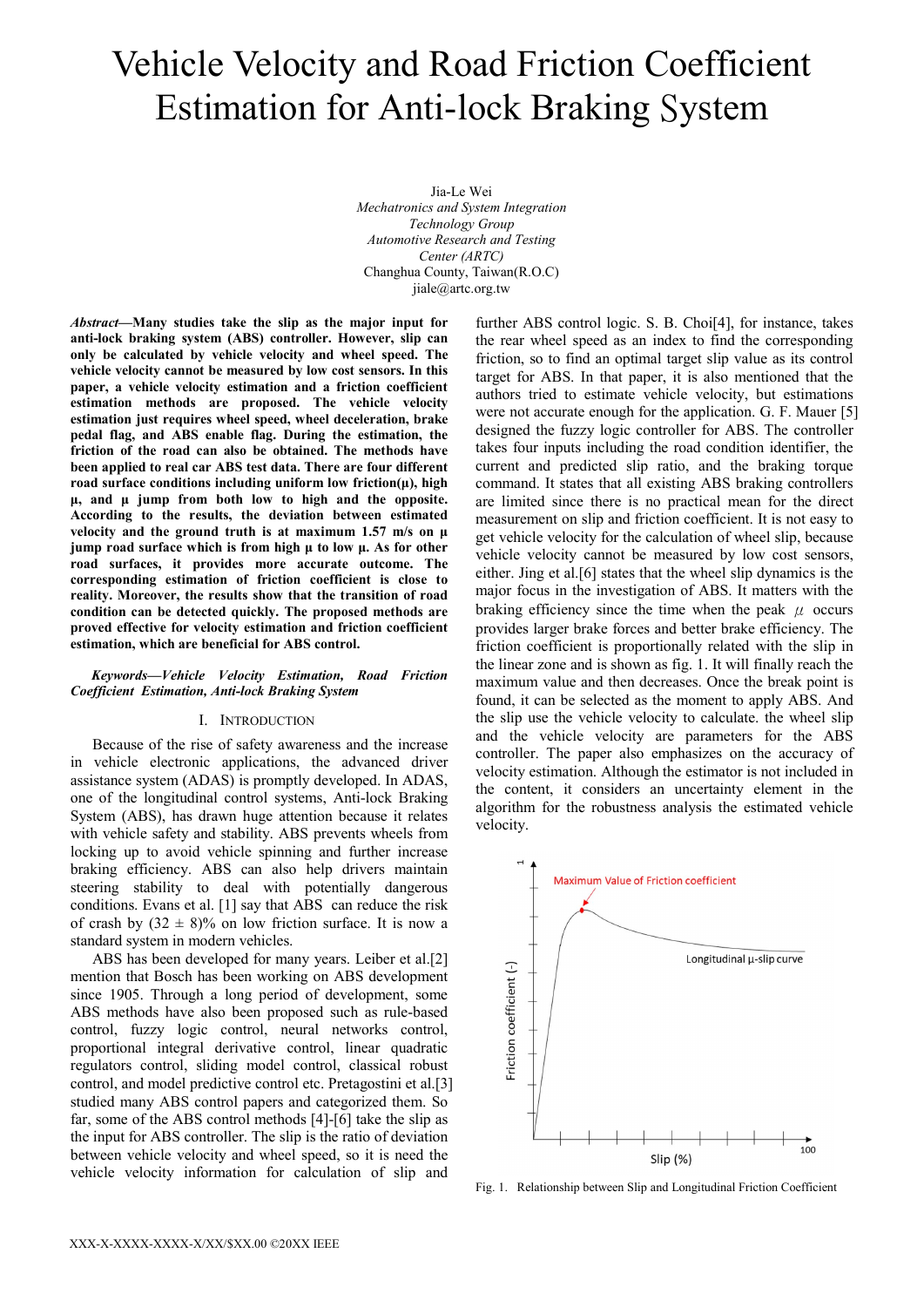As what is previously mentioned, the slip and the vehicle velocity are critical to ABS control logics, but none of the papers has clarified the estimating method of vehicle velocity. Therefore, some estimating methods for vehicle velocity have been developed. Song et al.[7] proposed three methods to estimate the vehicle velocity. One of them applies the weighted average algorithm with Kalman Filter. It puts weights on the value of effective tire radius and the tire slip to adjust the estimated wheel speed. The wheel speed can be used to further estimate the vehicle velocity. However, this method highly relies on the accelerometer measurement. It is reasonable to infer that when the ABS is actuated on downhill road conditions, the estimated vehicle velocity may be influenced by the accelerometer bias. Jiang et al.[8] announces an approach which estimates vehicle velocity during ABS operation. When the driver applies the brake, the initial wheel speed is selected as the starting point through the entire calculation. The later-come maximum value of wheel speed will then be selected for the estimation. It occurs after the brake pressure is released and the wheel no longer accelerates. However, as in μ jump surface, the system will not be able to update the change of the road surface since the initial condition is still interpreted instead of the actual  $\mu$  jump condition.

In this paper, the new method of estimation, which includes vehicle velocity estimation and the friction coefficient estimation, has been proposed. The method requires signals such as wheel speed sensor, ABS module, and brake pedal information to provide the wheel speed, ABS enable flag and brake pedal flag for calculation. Others used for the estimate are calculated by wheel speed, such as the wheel deceleration.

Section II establishes the algorithm architecture and estimation design. In this method, a simple equation for estimation is applied and a dynamic update mechanism is built to update the estimation result by time with respect to the change of wheel speed. This method can be further applied to calculate the road friction coefficient, which may affect the selection of ABS logic and pressure control of the braking valves. Section III demonstrates the experiment details and result analysis which shows the efficacy of the proposed method. In section III, we plan four different road surfaces, including uniform low friction(μ), high μ, and μ jump from both low to high and the opposite as scenarios.

#### II. SYSTEM ARCHITECTURE AND ALGORITHM DESIGN

## *A. Vehicle Velocity Estimation*

Vehicle velocity cannot be obtained from low cost sensors in ADAS, such as ABS. Thus, the vehicle velocity should be estimated. When ABS does not activate, which means there is no slip, the wheel speed will be close to the actual vehicle velocity. It is under the condition when simple acceleration or deceleration is applied. That means, the wheel speed can be taken as the vehicle velocity directly. What brings difficulties for estimation is at the time when the wheel speed change drastically, just as when ABS activates. The wheel speed will no longer be representative to the value of vehicle velocity. To work on it, a method is designed to estimate the vehicle velocity.

This method requires two local maximum value of wheel speed for vehicle velocity estimation. The Concept of the proposed method is shown as Fig. 2. Initially, it takes the wheel speed as the estimated vehicle velocity in the zone before phase 1. There is no slip during simple acceleration and deceleration.

In phase 1, the aim is to determine the very first of wheel speed as the initial value for estimation. Importantly, it is selected as the first local maximum value. However, the next local maximum value may not occur in this phase, so it does not have enough the information about two of the required value for calculation. Thus, a look-up table will be the reference to find the corresponding friction coefficient as the vehicle deceleration for vehicle velocity estimation.

In phase 2, after ABS is active, it chooses two local maximum value of wheel speed to calculate the vehicle deceleration for estimation. It repeats the operation to obtain the estimated value and update the results until ABS shuts down. This method is highly dependent on the selection of local maximum wheel speed. If the local maximum value of wheel speed is close to the real vehicle velocity, it is assured to be accurate.

In phase 1 and phase 2, The estimation of vehicle velocity needs to be corrected. The logic is to determine whether the estimated speed is higher than the current wheel speed. If positive, the estimation value will be selected; If opposite, the estimated value will be replaced by the wheel speed. Normally, the vehicle velocity is larger than the wheel speed, even when it is under ABS operation period.



Fig. 2. The Concept of The Proposed Method of Velocity Estimation

During the brake apply, the estimated vehicle velocity can be calculated according to Newton's second law as shown in eq. (1). How well the equation works is based on the accuracy of the selected  $v_k$  and  $a_k$ .

$$
v_{est,k} = v_k + a_k t \tag{1}
$$

where  $v_{est,k}$  is the estimated vehicle velocity,  $v_k$  is the initial value for each estimation,  $a_k$  is the vehicle deceleration in  $m/s^2$ , t is the sample time. For instance, as the brake pedal is pressed and the wheel deceleration exceeds  $5 \text{ m/s}^2$ , the corresponding wheel speed is extracted as the initial value. After the first estimation, the initial value will further be updated by time with the previously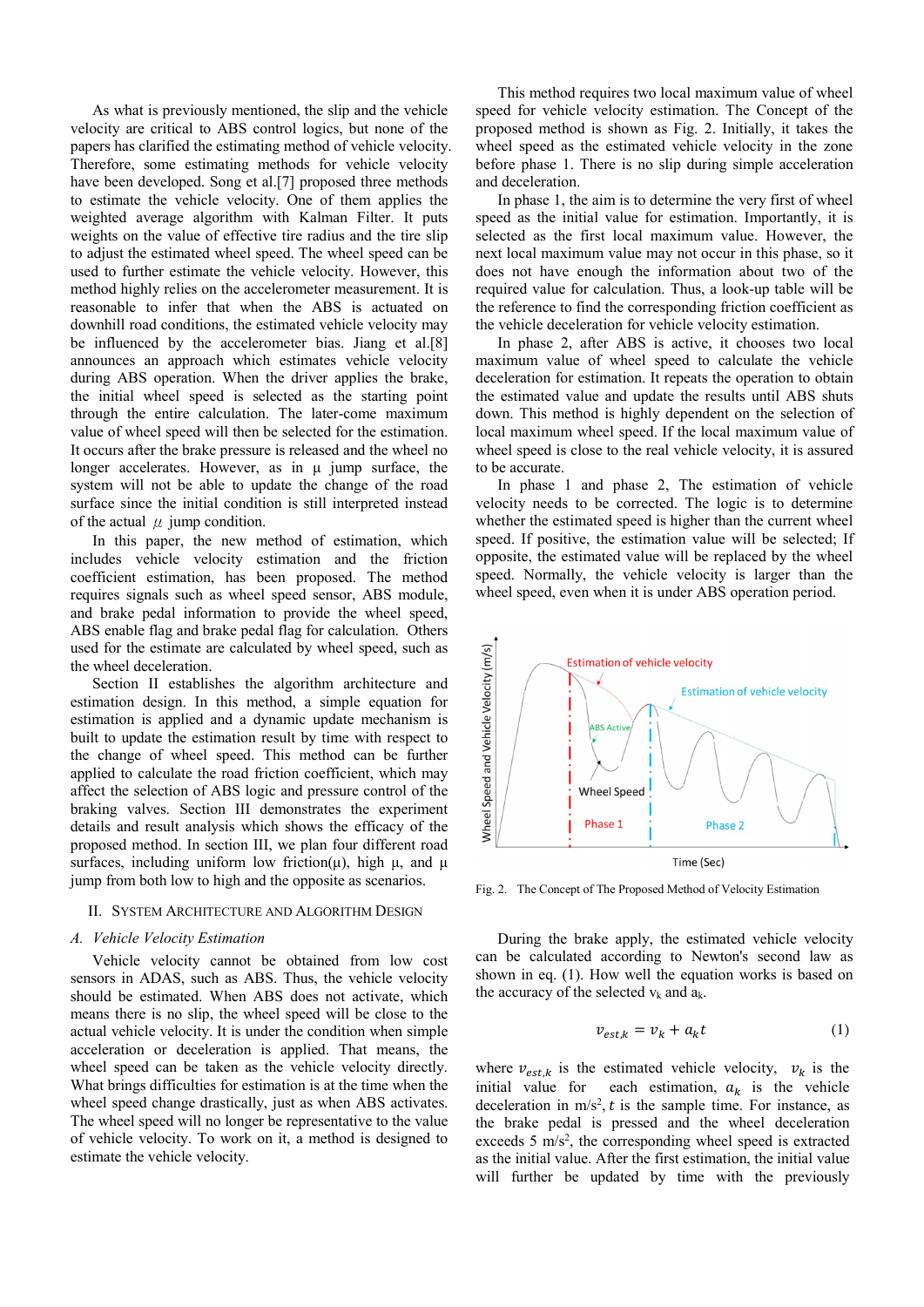estimated vehicle velocity for the next estimation. The equation is as shown in eq. (2).

$$
v_k = v_{est,k-1} \tag{2}
$$

In this approach, we only need a wheel speed sensor to provide wheel speed to calculate vehicle velocity without accelerometer. The accuracy of the vehicle deceleration is important for the proposed method, especially when the wheel speed changes rapidly as ABS activates. It will cause a gap between the wheel deceleration and vehicle deceleration and the slip will grow up at same time.

The proposed method chooses the two local maximum value of wheel speed in the neighborhood. It is for calculating the wheel deceleration as well as the vehicle deceleration. The vehicle deceleration as shown in eq. (3).

$$
a_k = \frac{\Delta v_w}{\Delta t} \tag{3}
$$

where  $\Delta v_w$  is the deviation between two selected local maximum value of wheel speed,  $\Delta t$  represents the time between two local maximum value of wheel speed. The vehicle deceleration will further be updated if the new local maximum values of wheel speed are found.

The estimated velocity will further be updated by time according to the change of initial value and local maximum value of wheel speed. The flowchart of velocity estimation is shown as Fig. 3. The estimation is based on ABS status. Four main discriminants are adopted in this method. They are described as following steps :

- The initial value of velocity is selected when the driver hits the brake pedal and the wheel reaches threshold.
- The ABS state should be obtained as a flag to search the local maximum value of wheel speed for velocity estimation.
- The local maximum wheel speed should be extracted as a reference to update the data of vehicle deceleration. If it is not obtained, the vehicle deceleration calculation will be based on μ, which is from a look-up table with the wheel deceleration as the input. Here, the  $\mu$  is used as the vehicle deceleration for further estimation.
- As the estimation is completed, the estimated velocity will be judged whether it is lower than wheel speed. If positive, the estimated velocity is chosen as the output; if not, the current wheel speed will be set as the output.



Fig. 3. Flowchart of Velocity Estimation

## *B. Road Friction Coefficient Eestimation*

Besides velocity estimation which is mentioned in the previous section, the friction coefficient of the road surface can also be obtained during the procedure. since the wheel slip is related to the road friction. However, this method is different from the previous section(the look-up table).

 The condition can be seen in Fig. 1-2. As ABS operates, it will decrease brake pressure to keep the wheel from lockup until the slip is lower than threshold If opposite, it will increase brake pressure and the slip will increase as well. It shows how ABS makes the wheel slip float. No matter how ABS works, there will always be a minimum value of wheel slip. The estimation of friction coefficient as shown in eq. (4).

$$
\mu = a_k/(1 - s_{ABS}) \tag{4}
$$

Where *sABS* stands for the value of minimum slip when ABS operates.

## *C. Eestimation Architecture*

The vehicle velocity and road adhesion estimation method are combined as a system which is shown as fig. 4.



Fig. 4. Block Diagram of System Architecture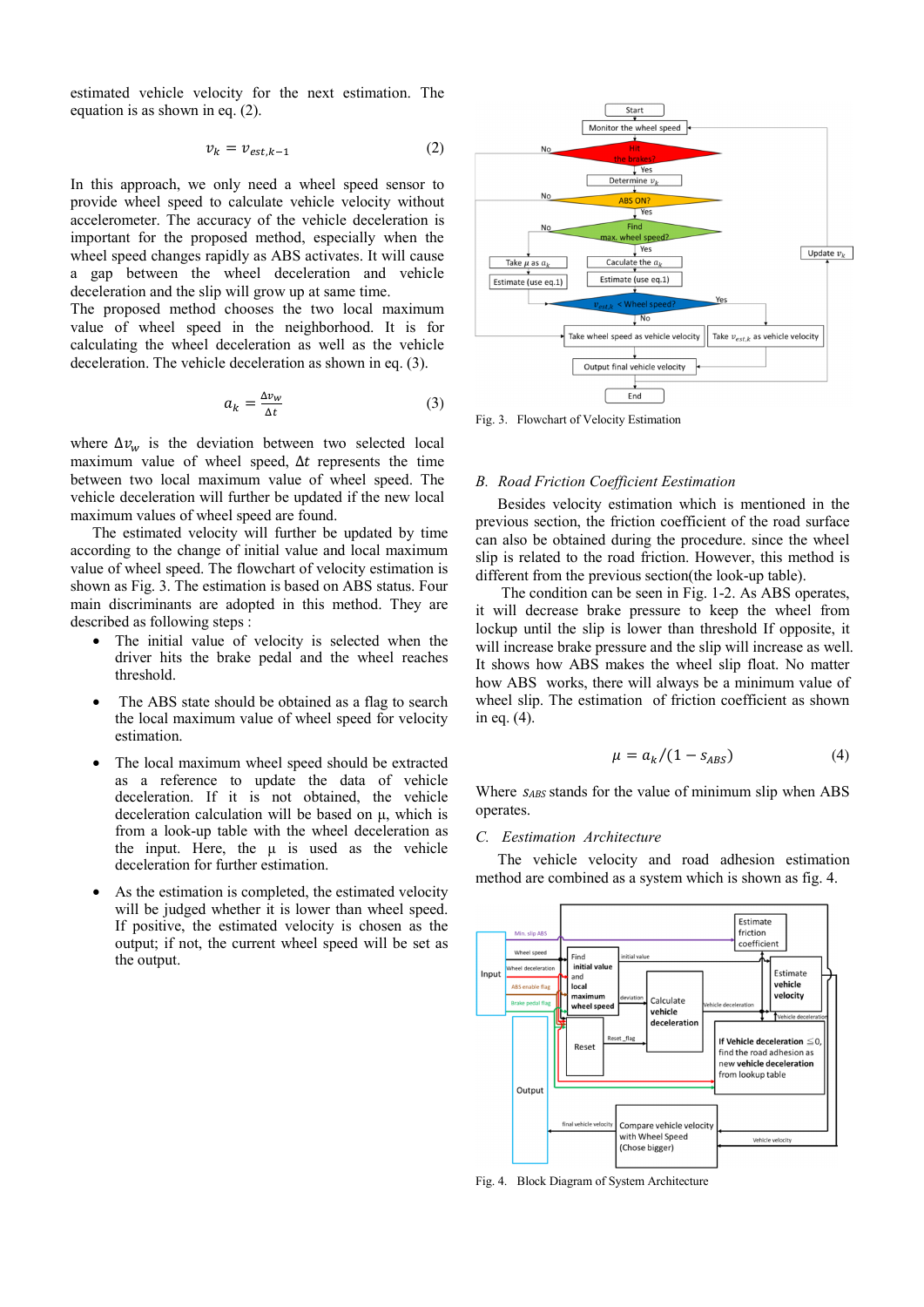## III. EXPERIMENT AND RESULTS ANALYSIS

# *A. Experiment Settings*

In this paper, a commercial vehicle was chosen for ABS testing, and the related vehicle dynamics are recorded for post-processing. The test driver applied the brake at 13.9 m/s and then the ABS was activated. In reality, the road adhesion may not be uniform. However, for simplicity, this paper takes some road adhesion such as uniform low friction( $\mu$ ), high  $\mu$ , and  $\mu$  jump from both low to high and the opposite in the test.Estimation of Velocity on Uniform Road Surface

#### *B. Estimation of Velocity on Uniform Road Surface*

The wheel speed of test vehicle was used as the input of the proposed method. The velocity can be estimated through the whole process of braking. How accurate the velocity is estimated is critical for ABS. The comparison of estimated velocities and ground truth, velocity deviation, and friction coefficient are shown in Fig. 4 and 5. The velocity deviation shows that the maximum gap on the high friction road reaches 1.11 m/s at 21.03s. It can also be seen that the estimated friction coefficient is close to the physical friction limit of the surface.

For uniform low μ surfaces, it provides a more accurate estimation. The velocity deviation shows that the maximum gap is 0.6 m/s at 31.23s. The estimated friction coefficient is close to the actual value too. Although there is an impulse at 34.5s, the value is updated quickly to be close to actual condition. One thing worth mentioning is that ABS deactivates in low speed, the period below 2.78m/s is not taken into account for further calculation.



Fig. 5. Estimate the Velocity and Friction Coefficient on High μ Road Surface



Fig. 6. Velocity and Friction Coefficient estimation on Low μ Road Surface

#### *C. Estimation of Velocity on μ Jump Road Surface*

In  $\mu$  jump condition, the main target is to assure that the estimator is capable of providing accurate estimated velocity and friction coefficient. The key point is to assure whether it can detect road changes quickly enough. Later comes the statement of result analysis.

The results of velocity and friction coefficient estimation is shown as Fig. 6 and 7. Initially, the gap between the estimated and the actual value is large, but it converges and gets close to the ground truth soon. The velocity deviation reaches 1.27 m/s from low μ to high μ, For the opposite scenario which is from high  $\mu$  to low  $\mu$ , the velocity deviation reaches 1.57 m/s. The deviation in both scenarios decrease dramatically and are kept stable till the end. because the estimator can detect the deceleration quickly. It is the reason why the estimated velocity is close to reality even when driving on μ jump surface. The estimation can be quickly updated. The effect can also be seen in friction coefficient estimation. It proves that the method can be adaptive to the change of road surface. It can make ABS able to instantly control the related actuator as slip gets larger than the threshold. The stability of the vehicle is thus assured. ABS was deactivated below 2.78m/s.The wheel speed is not taken into account for further calculation.